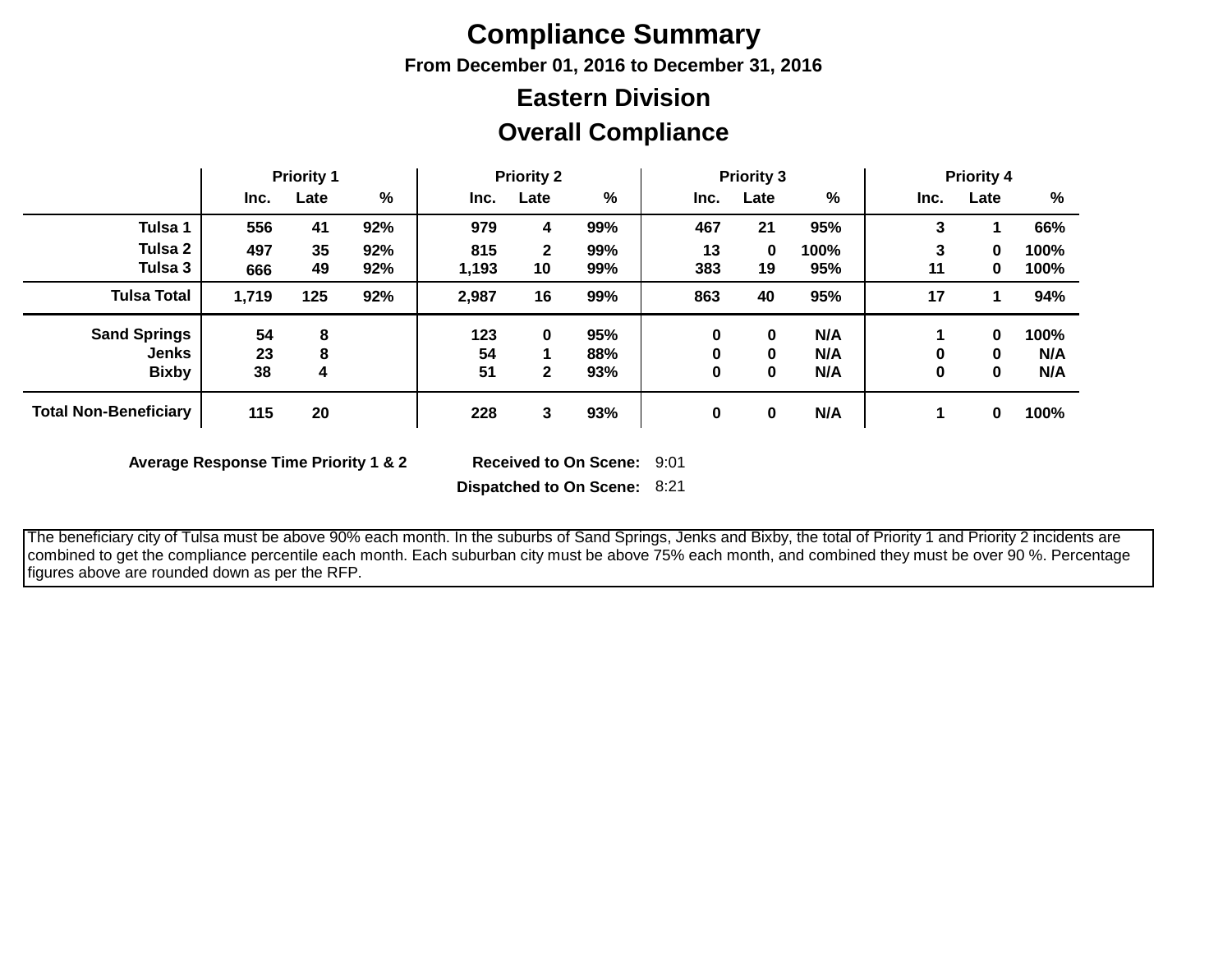# **Compliance Summary**

**From December 01, 2016 to December 31, 2016**

### **Overall Compliance Western Division**

|                               | <b>Priority 1</b> |      | <b>Priority 2</b> |       |             | <b>Priority 3</b> |           |      | <b>Priority 4</b> |      |              |      |
|-------------------------------|-------------------|------|-------------------|-------|-------------|-------------------|-----------|------|-------------------|------|--------------|------|
|                               | Inc.              | Late | $\%$              | Inc.  | Late        | %                 | Inc.      | Late | %                 | Inc. | Late         | $\%$ |
| <b>Oklahoma City 1</b>        | 921               | 58   | 93%               | 1,480 | 7           | 99%               | 440       | 10   | 97%               | 13   | $\mathbf 0$  | 100% |
| <b>Oklahoma City 2</b>        | 920               | 70   | 92%               | 1,416 | 13          | 99%               | 253       | 7    | 97%               | 9    | $\mathbf{2}$ | 77%  |
| <b>Edmond</b>                 | 175               | 29   | 83%               | 233   | 8           | 96%               | 70        | 3.   | 95%               |      | 0            | 100% |
| <b>Total OKC &amp; Edmond</b> | 2,016             | 157  | 92%               | 3,129 | 28          | 99%               | 763       | 20   | 97%               | 23   | $\mathbf{2}$ | 91%  |
| <b>Warr Acres</b>             | 33                |      |                   | 44    | $\mathbf 0$ | 98%               | 0         | 0    | N/A               | 0    | $\mathbf{0}$ | N/A  |
| <b>Bethany</b>                | 69                | 9    |                   | 85    |             | 93%               |           | 0    | 100%              | 0    | $\mathbf{0}$ | N/A  |
| Mustang                       | 32                |      |                   | 48    | 4           | 86%               | 11        | 0    | 100%              | 0    | $\mathbf{0}$ | N/A  |
| <b>The Village</b>            | 20                |      |                   | 54    | 0           | 98%               | 0         | 0    | N/A               | 0    | $\mathbf{0}$ | N/A  |
| <b>Nichols Hills</b>          | 4                 | 0    |                   | 6     | 0           | 100%              | 0         | 0    | N/A               | 0    | $\mathbf{0}$ | N/A  |
| Yukon                         | 72                | 15   |                   | 85    | 5           | 87%               | 57        | 4    | 92%               | 0    | $\mathbf{0}$ | N/A  |
| <b>Total Non-Beneficiary</b>  | 230               | 33   |                   | 322   | 10          | 92%               | 69        | 4    | 94%               | 0    | $\mathbf 0$  | N/A  |
| <b>Piedmont</b>               | 6                 |      |                   | 8     |             |                   | $\pmb{0}$ |      |                   | 0    |              |      |

**Average Response Time Priority 1 & 2** 

**Dispatched to On Scene:** 8:41 Received to On Scene: 9:11

 The beneficiary cities of Oklahoma City and Edmond must be above 90% each month. In the suburbs of Warr Acres, Bethany, Mustang, The Village, Nichols Hills, and Yukon, the total of Priority 1 and Priority 2 incidents are combined to get the compliance percentile each month. Each suburban city must be above 75% each month, and combined they must be over 90 %. Percentage figures above are rounded down as per the RFP.